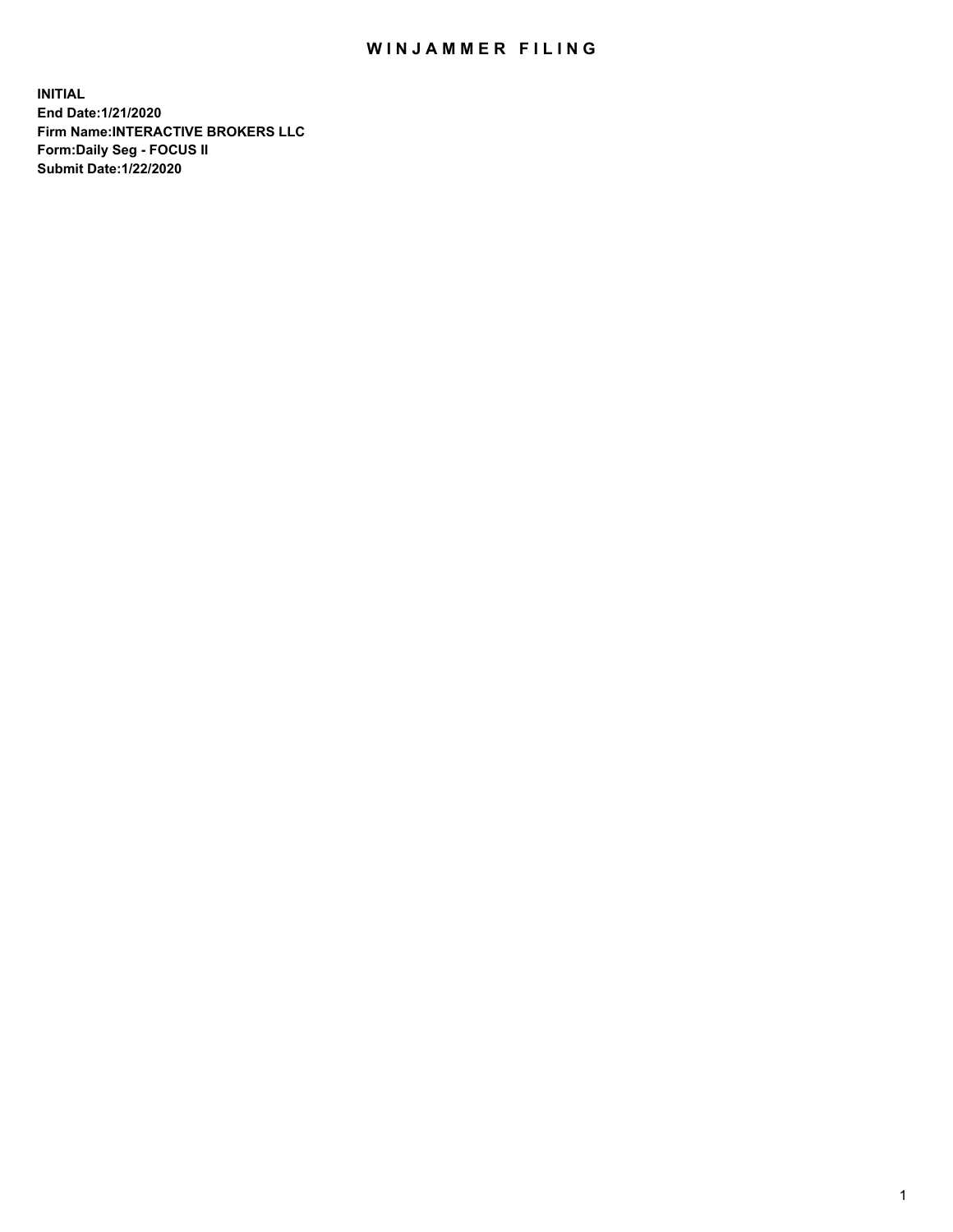**INITIAL End Date:1/21/2020 Firm Name:INTERACTIVE BROKERS LLC Form:Daily Seg - FOCUS II Submit Date:1/22/2020 Daily Segregation - Cover Page**

| Name of Company                                                                                                                                                                                                                                                                                                                | <b>INTERACTIVE BROKERS LLC</b>                                                                  |
|--------------------------------------------------------------------------------------------------------------------------------------------------------------------------------------------------------------------------------------------------------------------------------------------------------------------------------|-------------------------------------------------------------------------------------------------|
| <b>Contact Name</b>                                                                                                                                                                                                                                                                                                            | <b>James Menicucci</b>                                                                          |
| <b>Contact Phone Number</b>                                                                                                                                                                                                                                                                                                    | 203-618-8085                                                                                    |
| <b>Contact Email Address</b>                                                                                                                                                                                                                                                                                                   | jmenicucci@interactivebrokers.c<br>om                                                           |
| FCM's Customer Segregated Funds Residual Interest Target (choose one):<br>a. Minimum dollar amount: ; or<br>b. Minimum percentage of customer segregated funds required:% ; or<br>c. Dollar amount range between: and; or<br>d. Percentage range of customer segregated funds required between:% and%.                         | $\overline{\mathbf{0}}$<br>$\overline{\mathbf{0}}$<br>155,000,000 245,000,000<br>0 <sub>0</sub> |
| FCM's Customer Secured Amount Funds Residual Interest Target (choose one):<br>a. Minimum dollar amount: ; or<br>b. Minimum percentage of customer secured funds required:% ; or<br>c. Dollar amount range between: and; or<br>d. Percentage range of customer secured funds required between:% and%.                           | $\overline{\mathbf{0}}$<br>$\mathbf 0$<br>80,000,000 120,000,000<br>00                          |
| FCM's Cleared Swaps Customer Collateral Residual Interest Target (choose one):<br>a. Minimum dollar amount: ; or<br>b. Minimum percentage of cleared swaps customer collateral required:% ; or<br>c. Dollar amount range between: and; or<br>d. Percentage range of cleared swaps customer collateral required between:% and%. | $\overline{\mathbf{0}}$<br><u>0</u><br>0 <sub>0</sub><br>00                                     |

Attach supporting documents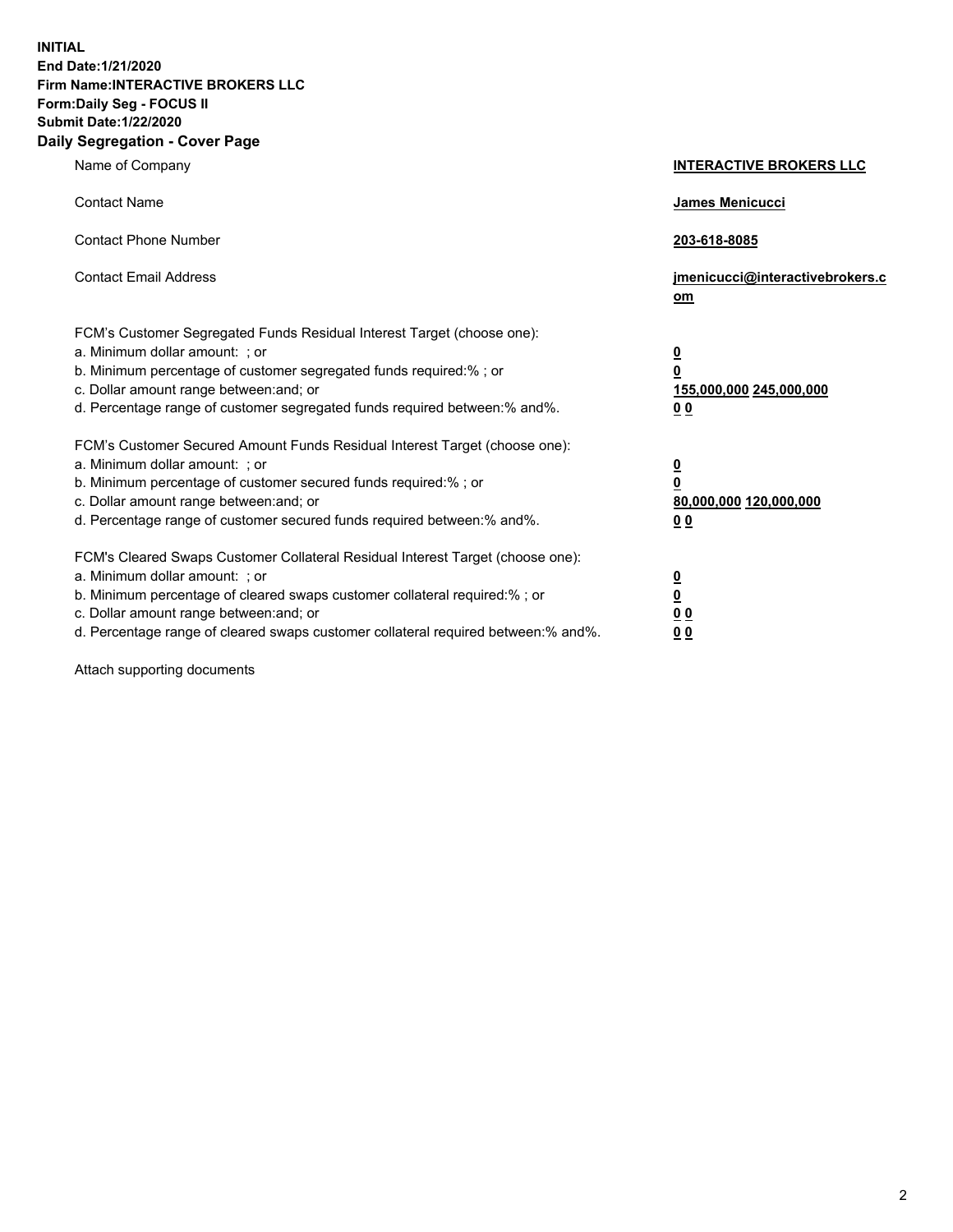**INITIAL End Date:1/21/2020 Firm Name:INTERACTIVE BROKERS LLC Form:Daily Seg - FOCUS II Submit Date:1/22/2020 Daily Segregation - Secured Amounts**

## Foreign Futures and Foreign Options Secured Amounts Amount required to be set aside pursuant to law, rule or regulation of a foreign government or a rule of a self-regulatory organization authorized thereunder **0** [7305] 1. Net ledger balance - Foreign Futures and Foreign Option Trading - All Customers A. Cash **481,576,259** [7315] B. Securities (at market) **0** [7317] 2. Net unrealized profit (loss) in open futures contracts traded on a foreign board of trade **12,858,484** [7325] 3. Exchange traded options a. Market value of open option contracts purchased on a foreign board of trade **185,027** [7335] b. Market value of open contracts granted (sold) on a foreign board of trade **-255,380** [7337] 4. Net equity (deficit) (add lines 1. 2. and 3.) **494,364,390** [7345] 5. Account liquidating to a deficit and account with a debit balances - gross amount **3,362** [7351] Less: amount offset by customer owned securities **0** [7352] **3,362** [7354] 6. Amount required to be set aside as the secured amount - Net Liquidating Equity Method (add lines 4 and 5) **494,367,752** [7355] 7. Greater of amount required to be set aside pursuant to foreign jurisdiction (above) or line 6. **494,367,752** [7360] FUNDS DEPOSITED IN SEPARATE REGULATION 30.7 ACCOUNTS 1. Cash in banks A. Banks located in the United States **51,570,459** [7500] B. Other banks qualified under Regulation 30.7 **0** [7520] **51,570,459** [7530] 2. Securities A. In safekeeping with banks located in the United States **467,336,375** [7540] B. In safekeeping with other banks qualified under Regulation 30.7 **0** [7560] **467,336,375** [7570] 3. Equities with registered futures commission merchants A. Cash **0** [7580] B. Securities **0** [7590] C. Unrealized gain (loss) on open futures contracts **0** [7600] D. Value of long option contracts **0** [7610] E. Value of short option contracts **0** [7615] **0** [7620] 4. Amounts held by clearing organizations of foreign boards of trade A. Cash **0** [7640] B. Securities **0** [7650] C. Amount due to (from) clearing organization - daily variation **0** [7660] D. Value of long option contracts **0** [7670] E. Value of short option contracts **0** [7675] **0** [7680] 5. Amounts held by members of foreign boards of trade A. Cash **92,177,108** [7700] B. Securities **0** [7710] C. Unrealized gain (loss) on open futures contracts **3,301,450** [7720] D. Value of long option contracts **185,027** [7730] E. Value of short option contracts **-255,380** [7735] **95,408,205** [7740] 6. Amounts with other depositories designated by a foreign board of trade **0** [7760] 7. Segregated funds on hand **0** [7765] 8. Total funds in separate section 30.7 accounts **614,315,039** [7770] 9. Excess (deficiency) Set Aside for Secured Amount (subtract line 7 Secured Statement Page 1 from Line 8) **119,947,287** [7380] 10. Management Target Amount for Excess funds in separate section 30.7 accounts **80,000,000** [7780] 11. Excess (deficiency) funds in separate 30.7 accounts over (under) Management Target **39,947,287** [7785]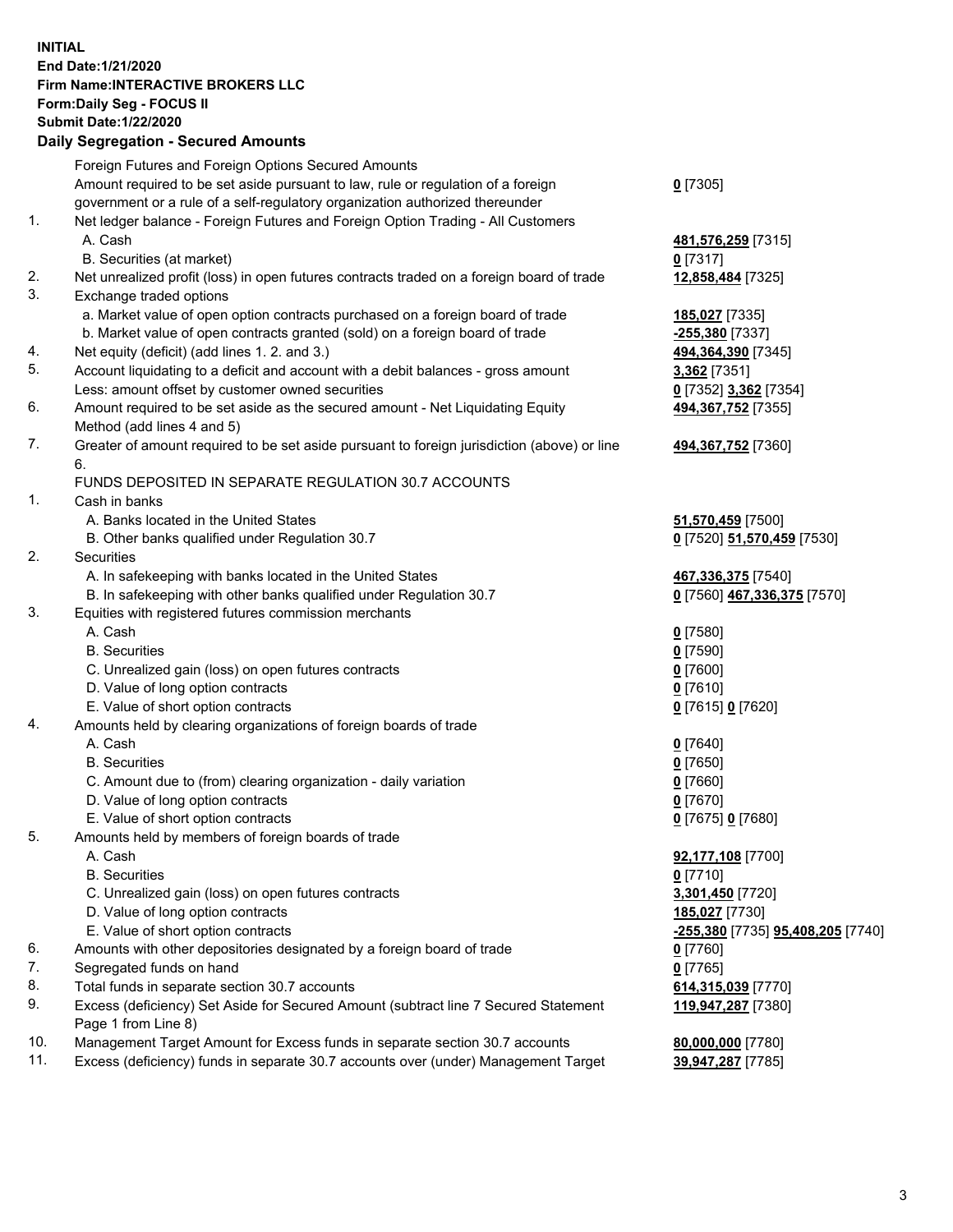**INITIAL End Date:1/21/2020 Firm Name:INTERACTIVE BROKERS LLC Form:Daily Seg - FOCUS II Submit Date:1/22/2020 Daily Segregation - Segregation Statement** SEGREGATION REQUIREMENTS(Section 4d(2) of the CEAct) 1. Net ledger balance A. Cash **4,079,050,767** [7010] B. Securities (at market) **0** [7020] 2. Net unrealized profit (loss) in open futures contracts traded on a contract market **25,478,090** [7030] 3. Exchange traded options A. Add market value of open option contracts purchased on a contract market **175,785,186** [7032] B. Deduct market value of open option contracts granted (sold) on a contract market **-216,485,283** [7033] 4. Net equity (deficit) (add lines 1, 2 and 3) **4,063,828,760** [7040] 5. Accounts liquidating to a deficit and accounts with debit balances - gross amount **936,351** [7045] Less: amount offset by customer securities **0** [7047] **936,351** [7050] 6. Amount required to be segregated (add lines 4 and 5) **4,064,765,111** [7060] FUNDS IN SEGREGATED ACCOUNTS 7. Deposited in segregated funds bank accounts A. Cash **993,014,954** [7070] B. Securities representing investments of customers' funds (at market) **1,958,453,650** [7080] C. Securities held for particular customers or option customers in lieu of cash (at market) **0** [7090] 8. Margins on deposit with derivatives clearing organizations of contract markets A. Cash **4,857,890** [7100] B. Securities representing investments of customers' funds (at market) **1,362,705,078** [7110] C. Securities held for particular customers or option customers in lieu of cash (at market) **0** [7120] 9. Net settlement from (to) derivatives clearing organizations of contract markets **-4,887,795** [7130] 10. Exchange traded options A. Value of open long option contracts **175,550,526** [7132] B. Value of open short option contracts **-216,286,127** [7133] 11. Net equities with other FCMs A. Net liquidating equity **0** [7140] B. Securities representing investments of customers' funds (at market) **0** [7160] C. Securities held for particular customers or option customers in lieu of cash (at market) **0** [7170] 12. Segregated funds on hand **0** [7150] 13. Total amount in segregation (add lines 7 through 12) **4,273,408,176** [7180] 14. Excess (deficiency) funds in segregation (subtract line 6 from line 13) **208,643,065** [7190] 15. Management Target Amount for Excess funds in segregation **155,000,000** [7194]

16. Excess (deficiency) funds in segregation over (under) Management Target Amount Excess

**53,643,065** [7198]